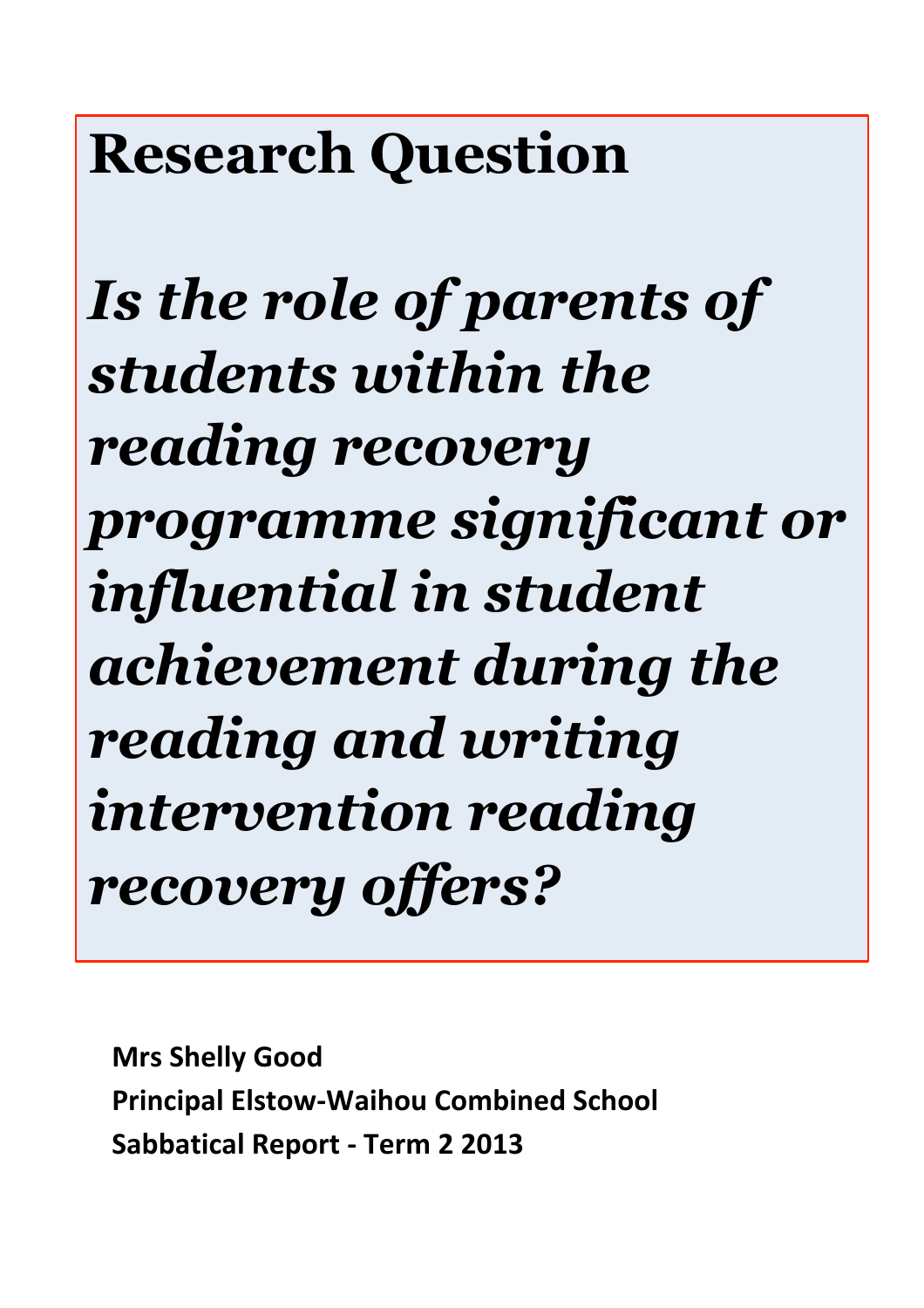# **Acknowledgements**

Thanks to:

- The Elstow-Waihou School Board of Trustees for supporting and encouraging me to undertake this project, generously giving me the time to complete my project.
- The wonderful staff at Elstow-Waihou School who willingly took on extra duties, giving time and energy to the daily routine of school with their usual professionalism and dedication.
- My Reading recovery tutor, Joan Hobbs–she encouraged me and gave me access to background readings and information.
- Sallie Merrial Boschung, Reading Recovery Teacher Leader and Enseignante-formatrice en Intervention Préventive en Lecture et Écriture (ILPÉ) Vancouver Board of Educationher energy, passion and drive for education and success for all literacy learners and her role as a Teacher Leader as well as championing reading recovery for French Immersion students (only in its infancy in Vancouver) was an inspiration.
- The wonderful Reading Recovery teachers in New Zealand and Canada I was welcomed warmly, they distributed and gathered the questionnaire and were generous with their time and thinking as well as providing detailed and informative answers to my questions.
- Special thanks to the teachers I worked with at the schools I visited in Canada-Sheila Kuzmiski, Bernice Robinson, Linda Cauchon, Verena Foxx, Jim May, Elaine Lafontaine and Reading recovery Teacher Leader Christine Fraser.
- The Principals and teachers of the schools I visited; Queen Mary Elementary, Laura Secord Elementary, Elsie Roy Elementary, Waverley Elementary and Hastings Elementary – I was made to feel welcome in their workplaces and classrooms.
- The teachers of my Continuing Contact groups in Paeroa who also distributed and gathered the questionnaire from NZ counterparts, especially my own colleague in my school, Annette Bolstad.
- The parents, Mums and Dads and Caregivers who took time out from their busy lives at home and at work to meet with me and discuss their aspirations for their children in or after completing the reading recovery programme. Their thoughts and comments were enlightening and valued highly.
- Lastly my husband and family-they are extremely patient and understanding of the time such a study and life as a Principal, demands of one.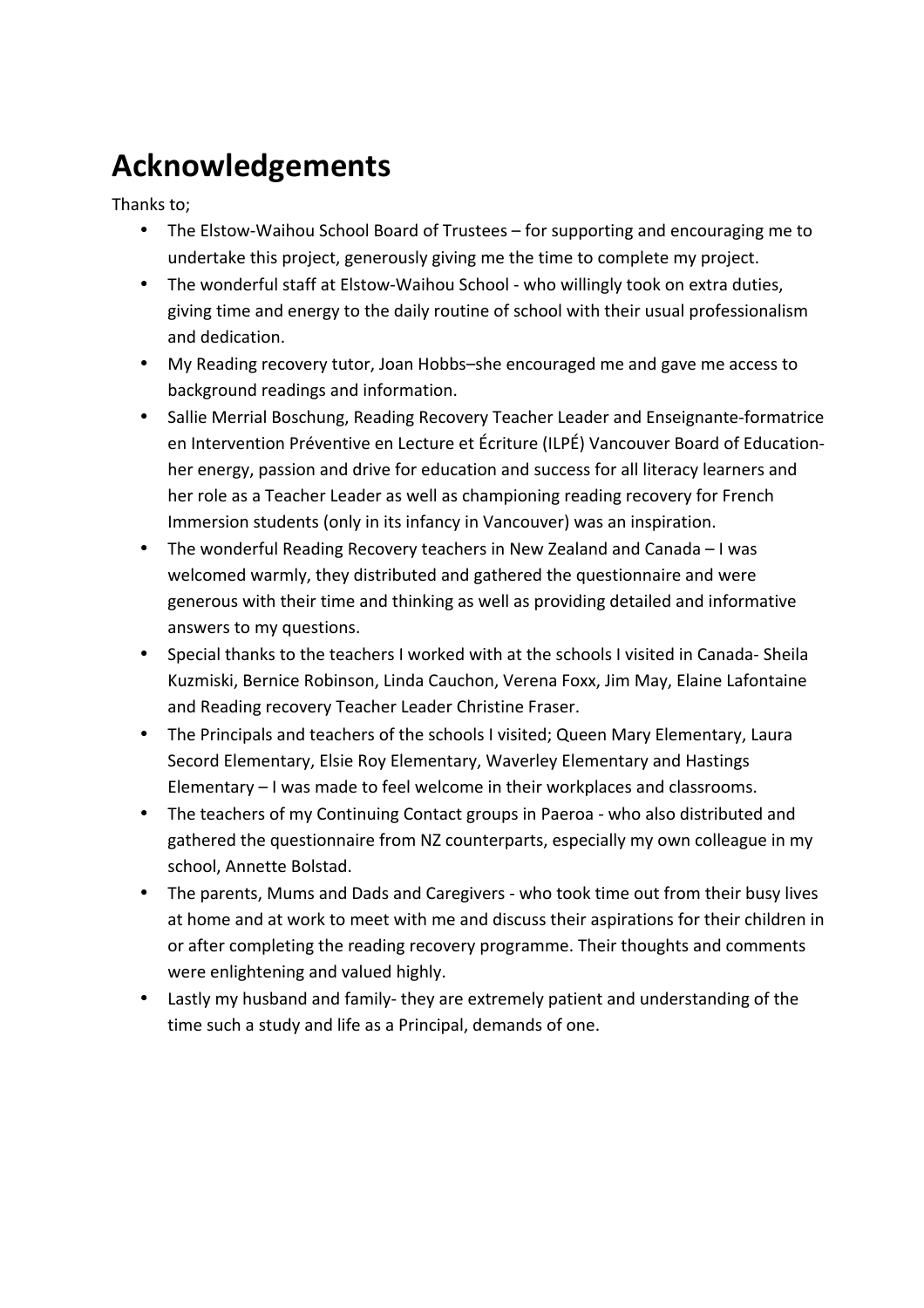# **Introduction**

I have been a reading recovery teacher for many years having trained in 1989. Even as a teaching and fully released principal I have continued to teach at least one child in the programme annually, thus boosting the programme in the school. Like all reading recovery teachers most children we teach are successfully discontinued and return to class at a comparable level of reading and writing as their classroom peers of similar age. However there are always a few who do not do so and reading recovery teachers work alongside peer reading recovery teachers and their tutor teacher to search their practice deeply to try to find the answers and the strategies that will best help each student..

Schools involve parents in the learning process in as many ways as they can and reading recovery is no different. We believe practise of skills learnt in the programme at school and at home can strengthen the learning for the student.

"The most valuable preschool preparation for school learning is to love books, and to know that there is a world of interesting ideas in them" Butler and Clay 1979. Clay also states that "The best thing parents, caregivers and teachers can do to help children construct meaning, is to provide experiences which engage children in conversation and respond to their early attempts to speak, draw, read, and write (Heath, 1983; Clay, 2001).

Therefore, if in the early years parents and caregivers can so successfully prepare children for future learning in literacy, might it not be likely that parents can support and influence the progress of their child whilst in a reading recovery programme. This then is the focus of my research.'

## **Purpose**

I planned to work across two countries with small samples from Vancouver, British Columbia, Canada and the Hauraki area of the North Island, New Zealand. Originally I planned to create a report or presentation for www.educationalleaders.govt.nz that would show in some way the difference parental involvement at home in the reading recovery programme made to the student's individual progress.. As the project progressed I realised that this would need to be a longitudinal study to be conclusive. The answers to my survey and discussions were variable and anecdotal. Because the samples are very small and only taken over a short period of time the evidence I collated is more anecdotal rather than quantitative. The research took the form of a questionnaire and interviews with parents in both settings. In Vancouver I worked alongside Sallie Merrial Boschung, Reading Recovery Teacher Leader and Enseignante-formatrice en Intervention Préventive en Lecture et Écriture (ILPÉ) Vancouver Board of Education who kindly arranged the schools to visit and reading recovery continuing contact teachers and some of their parents to meet with. In New Zealand I worked with the teachers in my own continuing contact group, and my tutor.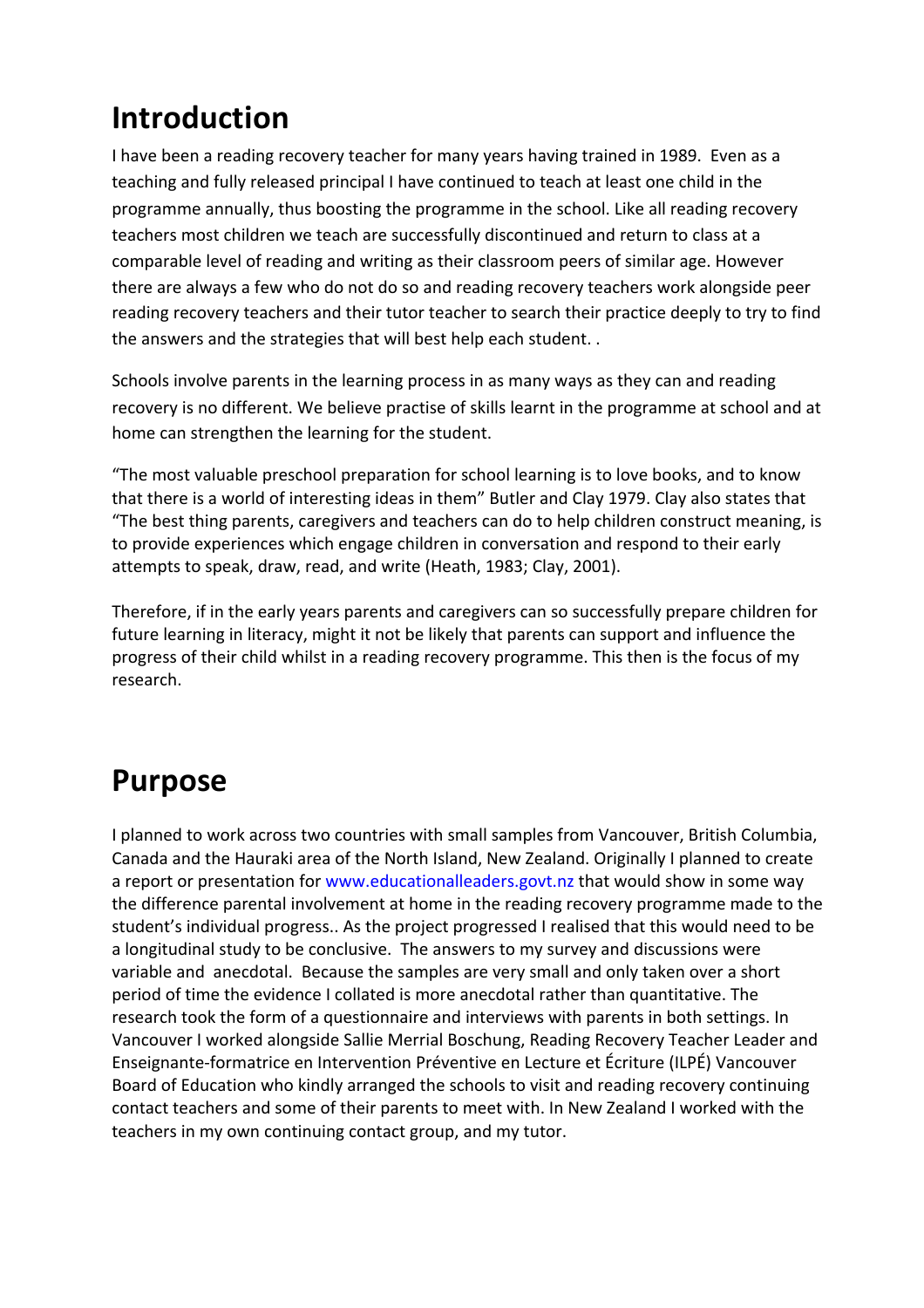# **Differences and similarities in the school settings in New Zealand and Vancouver District, British Columbia**

- Reading recovery teachers in New Zealand in the main are practicing classroom teachers who are released from class to teach their reading recovery children that the school is funded for.
- In some cases in New Zealand Reading recovery teachers are part-time teachers or those who hold several roles in the school.
- Reading recovery teachers I met in Canada were also Learning Support Teachers or teacher librarians who had other components to their full-time teaching position.
- A large number of elementary schools in British Columbia offer full immersion in French. Offering reading recovery in French while still in its infancy is now growing as teachers who are fluent in the language are becoming more available and the demand and or need is increasing.
- The reading recovery programme taught mirrors that which is taught in New Zealand. I was delighted to observe a lesson taken in French and despite my limited knowledge of French I could identify all components of the lesson and the strategies being taught by the teacher.
- Many of the schools have high numbers of ESOL students, much as we find in major cities in New Zealand.
- In the 2012-13 school year in BC, 10.3% of the students were Aboriginal, 10.1% were ELL students and 7.6% of the total students were in French Immersion.
- Children in British Columbian schools can enter full day kindergarten at the elementary school of their choice in the new school year in the calendar year they turn 5 years old. Starting in 2010, the Ministry of Education began phasing in full day kindergarten over two years across British Columbia. Full day kindergarten is now available for all eligible five-year-olds in the province. Full day learning is associated with improved reading and numeracy and smoother transitions to Grade 1,
- All children are required to begin formal schooling before they turn 6, so they then enter Grade 1. There is only one intake a year and it takes place immediately after the summer break.
- Most New Zealand children start school on or after their  $5<sup>th</sup>$  birthday, but, as in Canada, are not required to start school until they are 6 years old.
- British Columbia has adopted a Literacy Early Intervention Triangle described to me as a three tier approach. Tier One at classroom level is Best classroom teacher practice, Tier Two for Group Early Intervention and Tier Three provides reading recovery for a selected number of children. Students in Grades 1-3 can move up and down the triangle as teachers strive to ensure literacy success for all students.

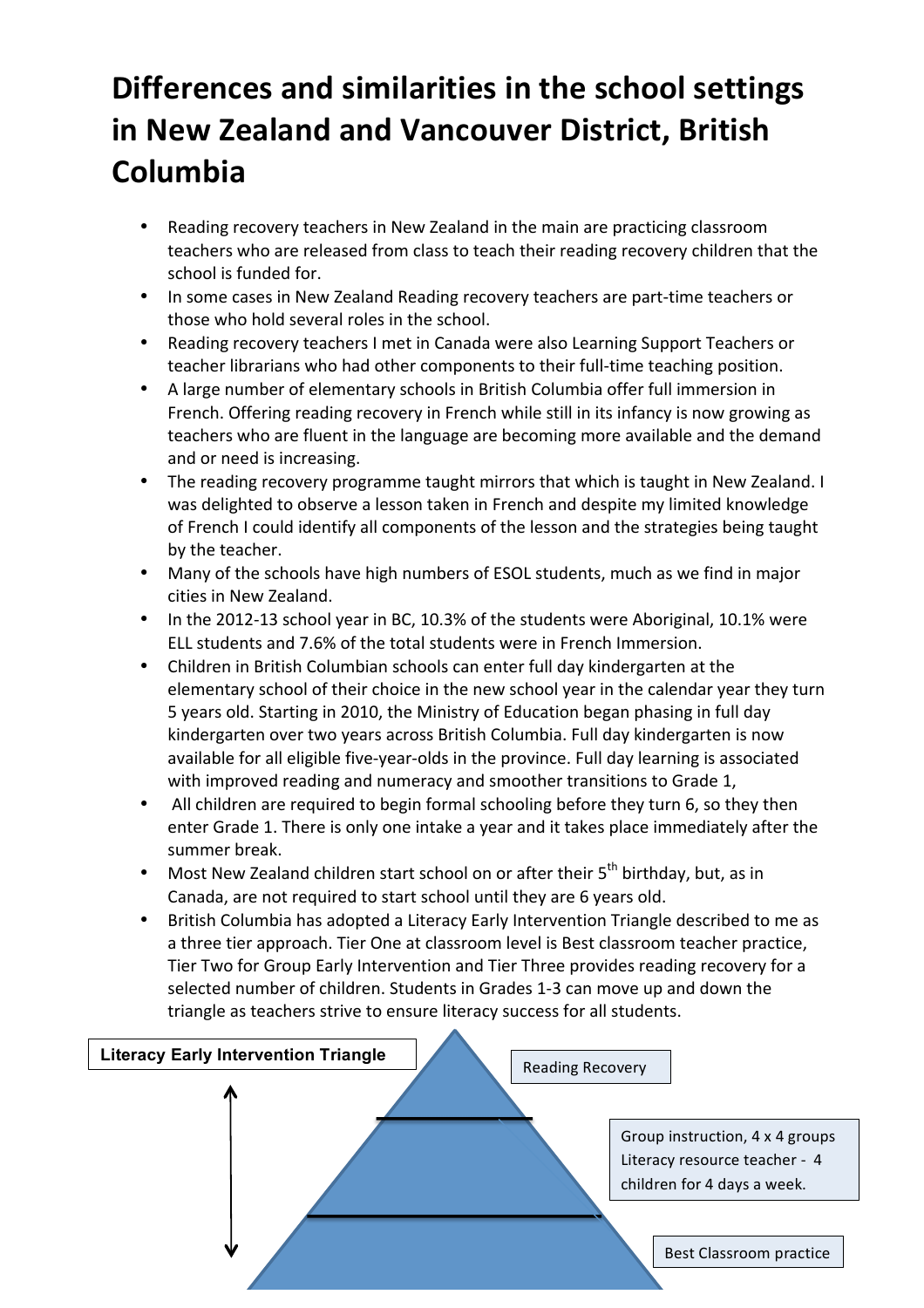- The Changing Results for Young Readers (CR4YL) programme was introduced in British Columbia for the first time in 2012-2013 year. It is designed to target students that teachers feel are struggling with reading and aims to develop self-confidence. Resource teachers are encouraged to work with classroom teachers and students directly in the classroom.
- Classroom practices and school policy in British Columbia and New Zealand may vary at a ministry level, school by school and class by class, but the end goal is the same in both settings-Success for each and every child in literacy.

# **Research Process and Findings**

A range of questions were posed to parents and to teachers. I also interviewed a small sample of interested parents in an effort to find a little more about their response to, and support of reading recovery and their child while in the programme.

I also posed similar but slightly different questions of reading recovery teachers to find out how schools went about involving parents in the programme.

### **Questions asked of parents were as follows:**

1. How do/did you support your child while he or she is in the reading recovery intervention programme?

2. Did/Do you feel confident about assisting your child during this intervention? Yes/No Explain

3. Has the school prepared you for assisting your child in reading and writing while he or she is in the reading recovery intervention programme? Yes /No. If yes explain

What else, if anything do/did you feel the school could do to assist you in helping your child while he or she is receiving the Reading Recovery Intervention programme?

4. Has the school prepared you for on-going support for your child once he /she is discontinued from the programme? Yes /No. If yes explain

5. What simple things did/do you think you can do with your child that will give him or her support once the intervention programme is completed?

I collated the responses to the parent questionnaire. (Appendix 1) This has led to some summary observations about parent involvement in the programme.

#### **Summary!of!Observations;**

1. Parents really appreciate the opportunity given to their children who have been selected for the programme and are very grateful to the individual teachers of the programme. They value highly the expertise they bring to the programme and their child and nearly all parents were very keen to learn how they can best support their child during the programme. All parents want their children to be successful readers and writers and they want to know how to do this.

2. Parents definitely saw the importance of daily **reading with or by** their child at home during and even after the reading recovery programme was completed. A number of parents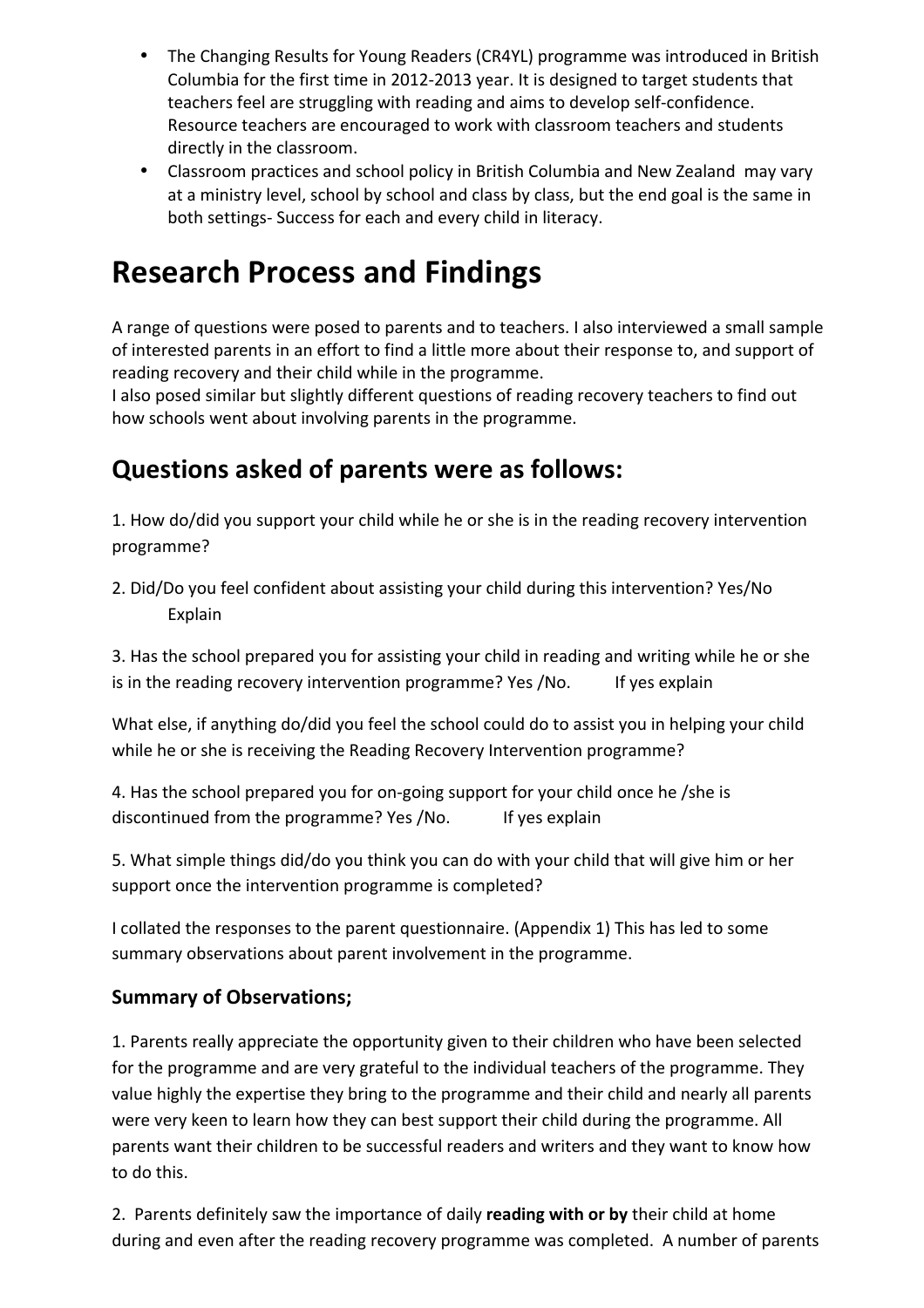talked about supporting, especially when the reading became difficult and discussing the story with their child. Some parents also talked about reading to their child, joining a library, playing board games, reading out and about the community-signs notices and so forth.

3. Communication between the reading recovery teacher and parents appears to be a key factor in helping parents to support their child successfully. Many parents were invited to and were willing to observe the teacher and their child during a lesson. Discussing the strategies being taught gave parents confidence to use similar support at home. Parents appreciated regular home and teacher contact and a range of avenues' were used, face to face discussions and teachers answering parent questions, emailing the parent, workbooks, student homework book, teacher writing notes to parents in the homework book.

4. Parents of students in French Immersion programmes or parents of ESOL students who did not have a great grasp on the French or English language relied heavily on the reading recovery teacher. Some could cope at Grade 1 level, some had tutors, siblings helping at home, some said they were learning alongside their child. Some had games, simple library books, the internet for pronunciation assistance, and audio books to support themselves and the student with their reading. All commented on the importance of keeping in contact with the teacher and learning from her so they know what to do to support their child.

#### **Questions asked of teachers were as follows:**

1. Does the school see literacy learning as a home and school partnership? Yes No If yes, in what way does the school promote this with parent/caregivers?

2. Do you involve parents or a parent/caregiver in the support of the emerging reader and writer while in the Reading Recovery intervention programme? Yes Nougle 1 If the answer is yes, in what way do you or your school encourage parent participation and what is your expectation of the parent/caregiver? If parents/ caregivers are not asked or able to support their emerging learner how does the school offer further support outside the Reading Recovery programme, especially while the student is in Reading Recovery?

3. How does your school prepare parents for student support of the Reading Recovery intervention programme?

4. Before discontinuation how does the school prepare parents/caregivers for on-going support of their child?

5. Does the school have any data that shows the significant or effect size on student achievement that parent involvement has on the success for the child in the programme? Yes No If yes please explain:

The sample for these questions was small but the replies were remarkably similar. From my collation of the survey results (see Appendix 2) I have made the following observations about how schools work to involve parents in the reading recovery programme.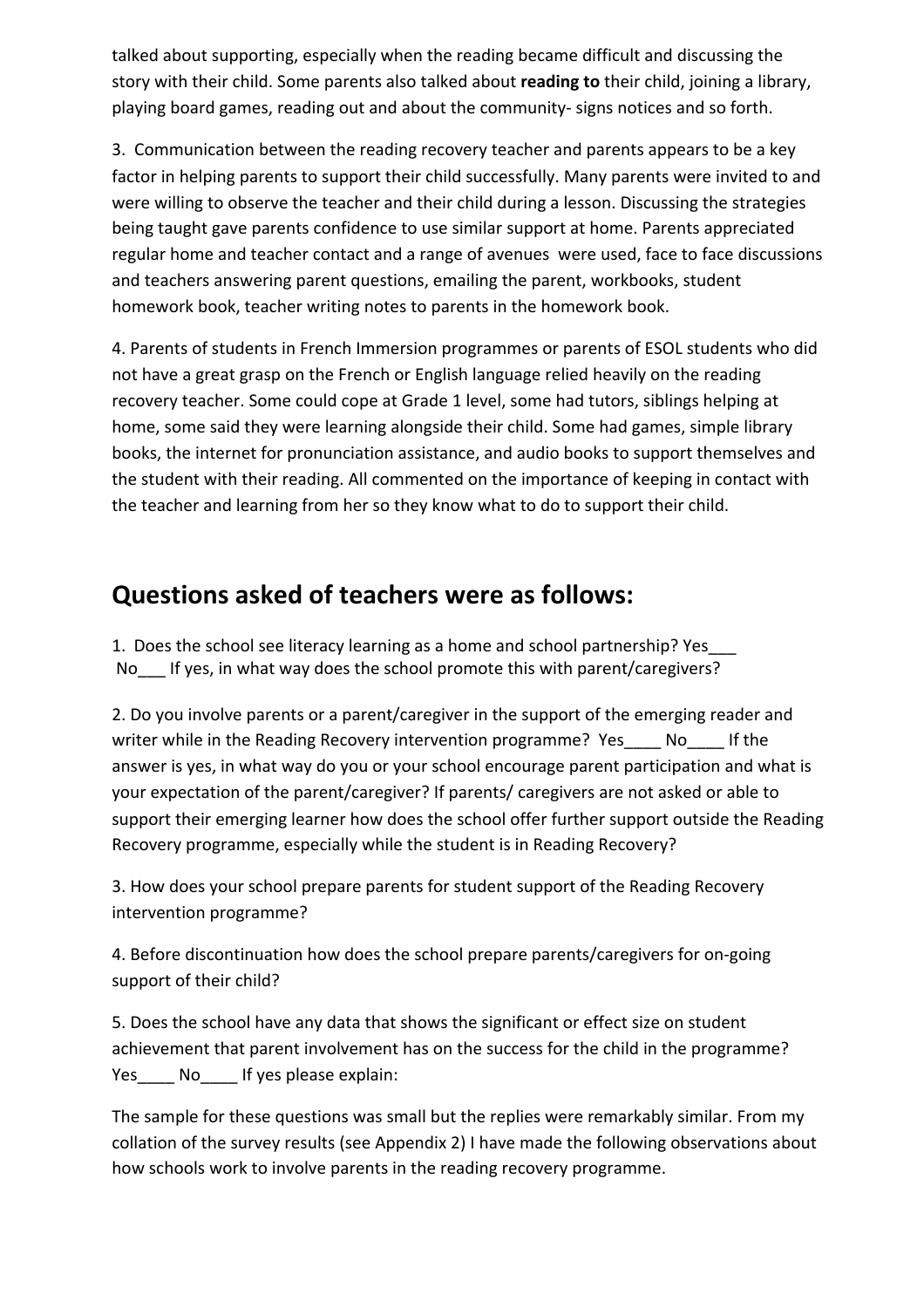## **Summary!of!Observations:**

- 1. At some point during the students entry to school or to the reading recovery programme, a letter or brochure is sent home or shared with parents. In Canada where students are in French immersion programmes or parents are non-English speakers the letter is translated or a translator is used.
- 2. Face-to-face meetings seem to be the most valued way to inform parents about their child's entry to the programme. The time is also used to prepare parents for their role in the programme, help them to understand the schools expectation and support they will be given, so that they can best assist their child in their literacy learning. This appears to be a strong element in the parental preparation and co-operation with the school programme.
- 3. In nearly all schools parents were invited to observe the teacher teaching their child. This is taken up by many but not all parents for a number of reasons. Teachers value the opportunity to demonstrate and explain how the programme to those who do attend.
- 4. Teachers consider opportunity to practice reading skills of paramount importance and so schools put in place a range of ways to support students who do not seem to be getting regular support from home. Buddy readers, senior student buddies, peer support programmes, 4x4 reading groups, classroom teacher or teacher aid assistance are some of the ways mentioned by the schools.
- 5. Preparing the family for discontinuation and assisting them to discover ways they can continue to support their child is important to reading recovery teachers and it seems that in most cases this takes the form of a teacher and parent meeting.
- 6. None of the schools I visited or surveyed had hard data to support their assumption based on the research of Clay, Butler, Arlington and others on the benefit of parental support of the reading recovery student. However some teachers did make comment based on their experiences and observations of the students they had worked with in the present and past.
- 7. Those comments are as follows;
	- Students who have parent support make significant progress in reading and *moderate arowth in writing.*
	- *I* see that home practice impacts on school outcome greatly.
	- *I have noticed that R/R students who practice regularly usually progress faster and continually. Those who don't practice much struggle at the same level longer and slide backwards after holidays. There are a couple of*  $exceptions$  with students with persistent learning difficulties.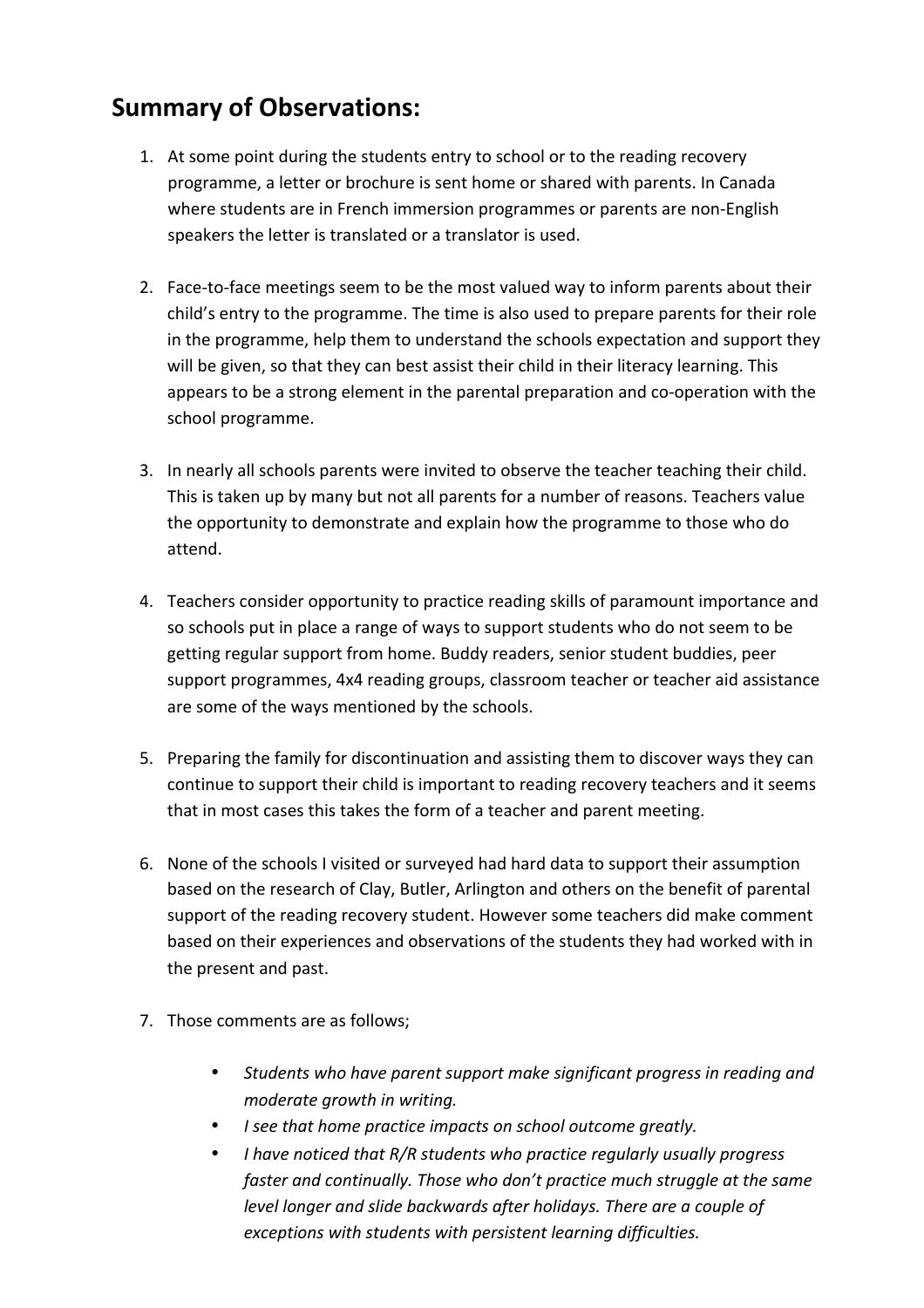- We have noted with ESOL students those who have English language support at home tend to progress at a faster rate and retain their skills much better, Another factor is the students own English level and their motivation.
- It seems that those students who have home support are usually more *successful*.

#### **Classroom visits and parental interviews gave further insights**

While in Vancouver, Canada I was invited to visit schools and junior classrooms and also meet and observe reading recovery teachers at work. The similarity between reading recovery as I know it in New Zealand and the lessons I observed in Vancouver were so similar and familiar I felt most at home. Little difference in the programme delivery was noticed at all. Teachers in training were mentored by their tutor teacher in exactly the same way, using Literacy Lessons Part One and Two, Clay 2005.

I attended a reading recovery in-service afternoon session and was able to share with the teachers some of our school junior classroom practices with a focus on whole language and literacy practices in the classroom.

While visiting the schools I interviewed some parents who willingly gave their time to discuss their impressions of the reading recovery programme and their involvement in it. These interviews were held with two or three parents at a time and were relatively informal but hugely worthwhile to capture the parent voice in the programme.

Comments made by parents included

- *"We knew our daughter was not progressing and were thrilled when we got the letter* telling them that she was to enter reading recovery"
- Both families attended school to observe the lesson and find out how they could help. "We read daily and constructed the cut up story to read at home"
- *Dad said "He could see progress and was thrilled when he realised his son was reading* the signs in shops when they were out and about"
- *Q* 's Mum and Dad were thrilled when she was selected for reading recovery. Q is in a *French immersion class and neither Mum nor Dad speak French so helping their daughter has been very hard. The parents had just arranged a tutor for Q when the letter came to say she would be entering reading recovery. Mum went to watch lessons from time to time, "this gave me confidence to help at home." Both parents commented on Q's growth in confidence and her willingness to take risks, learn new French vocabulary and to apply the strategies she is being taught. Dad commented "it is wonderful to see Q now translating the story into English for him so that he can understand what she is reading." Mum commented that once families had entered full French immersion "parents would greatly benefit from guidance from the school as to* how they could support their child at home."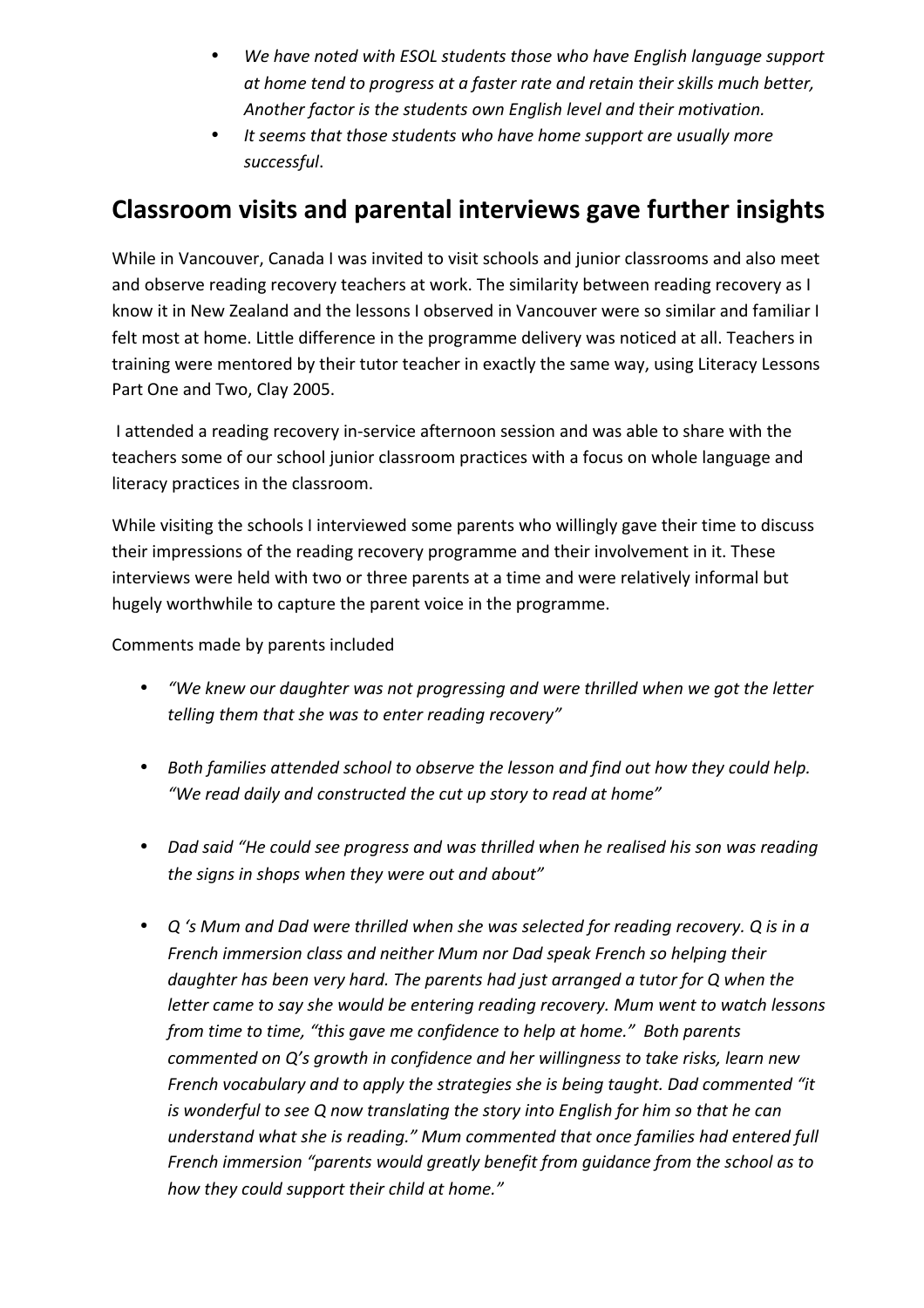- Another, Mum to L was delighted when L was selected and paid a great deal of praise to the Reading recovery teacher. Her son is an active learner and she is delighted to see *him reading to the dog, the other siblings, upside down in his bed, he practices* anywhere and anyway. Mum listens and supports her son's effort to read. L was *present and he said he felt proud of himself and knew he was reading better now. He likes to read. I observed L in his classroom and he was very engaged in the literacy activity he was involved with at the time.*
- *Dad has a son X who has now completed the programme. English is not the language of the home and Mum does not speak English. The family want to retain both languages. Dad has been the home support, although Mum listened to X. "X is now* reading confidently." The parent appreciated help from reading recovery teacher who *is still supporting X in a 4 x4 group reading programme. 4 children in the group reading with Literacy Support teacher 4 times a week. This is the same teacher as the*  $reading$  recovery teacher.
- Mum to N valued the reading recovery programme. Reading recovery is provided to *English and French immersion students. N is in an English speaking stream. Mum has* supported N with lots of praise. "Her self-esteem has developed; she now reads aloud, *no longer whisper reading. She now enjoys reading and can't wait to read chapter* books." Mum and N read books together, complete the cut up story, go to the library and read lots of Dr Suess books to support word processing. N will also have summer *vacation follow-up. Mum appreciates the on-going support the school gives over two* to three years as the resource teachers will monitor and work with N and other  $children$  in small groups.

## **Supporting!Research**

Researchers, schools and education ministries talk often of "parents as first teachers." It would be foolish of formal educational institutions to ignore the influence of parental and home influence on the pre-school experiences that children have in the first five years of their life. It is during the preschool years "that a child learns to use his home language ... The child has experience of using his interaction with people and things to make language match with what he experiences in the environment." Clay 1991.

No matter what his experiences are, the sense he makes of the world around him, the language of his mother tongue is, the patterns and structure of language he has learned to control, "in all cases the child has already learned how to learn language" Clay 1991. Parents have been an integral part of that learning.

Having good preschool experiences available to all pre-schoolers is the first essential step toward reading and writing success. Exposure to a wide range of interesting and challenging opportunities to develop their brains, prepares children for the formal learning school will provide once enrolled. These opportunities include being able to explore their environment and share activities with interested adults, talking, reading books and writing about their experiences. Such approaches will stimulate cognitive thinking, develop mental awareness and the confidence to look for new things to do and learn about.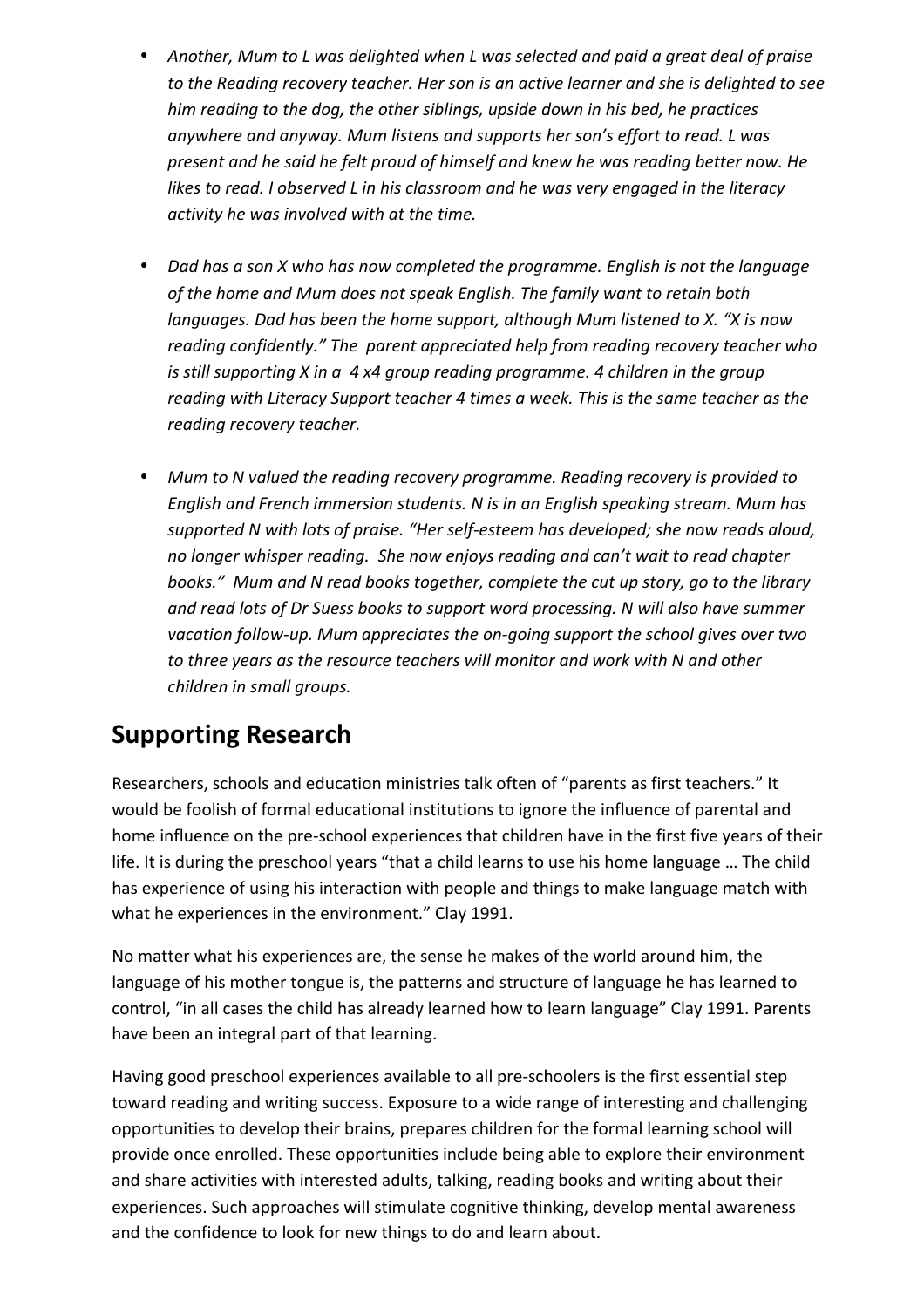If the pre-schoolers world is a literate one, they will have stories read to them, sing, learn chants and rhymes, enjoy poetry and raps, see parents writing in a variety of ways such as lists, letters, cards and have experience of a range of visual images, art, movies, television, signs, posters, notices etc. All these "interesting and challenging opportunities to explore their world are an insurance against having difficulties once ... at school." Clay 2005.

All preschool age children need rich language and literacy experiences so they are prepared to benefit from reading and writing instruction in school. Children who have high quality preschool experiences with an emphasis on language and literacy are more likely to acquire strong language and literacy skills that translate into achievement in the early grades and throughout their schooling. Morrow (2005)

Family members are the first teachers children have. They are also the teachers children have for the longest period of time. Quality preschools engage family members as an integral part of the language and literacy programs both in school and at home. Morrow (2005) Parents have been the centre of their child's development until they enter formal schooling and so they naturally still want to be involved. If for any of a number of reasons they find their child is having difficulties to achieve success at school they want to know how they can help.

One parent wrote this extract, in a letter to his reading recovery teacher, about her support of her son once he entered reading recovery. It makes for powerful reading.

"Last Tuesday, I observed (my son's Reading Recovery lesson when he worked with his teacher *behind a one way mirror at the class). At the end, the teacher asked me to say a few words. I explained that I am really impressed with the programme. After I left, I was asked if I could write down some of what I said to share with other parents.* 

*It is, for me, very important to share in the learning process. I try to be as involved as I can be. Every night, except Saturdays, Marcus, me, his sister and brother all climb into one bed and Marcus reads his books to us. I also let them choose a book that I read. I am not sure, out of* the three of us, who is getting the most enjoyment. It is a very quiet, loving, sharing time. One night Marcus' two year-old brother began "reading" one little book. We all laughed and *Marcus took pride in the fact that he had taught Charles to read.* 

*Because of my husband's work schedule, I take responsibility for the book reading for I feel* that it is important to set a specific time each day for reading. But the sentence is where his dad can share in the programme, and the "fun"!! At dinner, they will discuss the "sentence of the day" whether it is at home, in a restaurant or even in the drive-thru lane for fast food. He talks to Marcus about what tomorrow's sentence could be. Another thing we do with the sentence is play games. For instance, tonight's sentence was: "I played basketball in the living room." We arranged it to read, "I played in the basketball." We talked about what the new sentence meant. Would Marcus have a big ball that he would be able to fit in or would Marcus have to shrink down to fit in a normal sized ball?" (Buchanan 1994.)

Success in reading recovery is dependent on three dimensions; the reading recovery **programme, quality classroom teaching and teacher support and parental involvement.** We know that schools which create early sound partnerships between the teacher and the home are better placed to support and scaffold all children's learning.

So how can we successfully involve parents in the reading recovery programme. Edwards, Porter and Norman (2009) suggest schools should try social networking, providing parents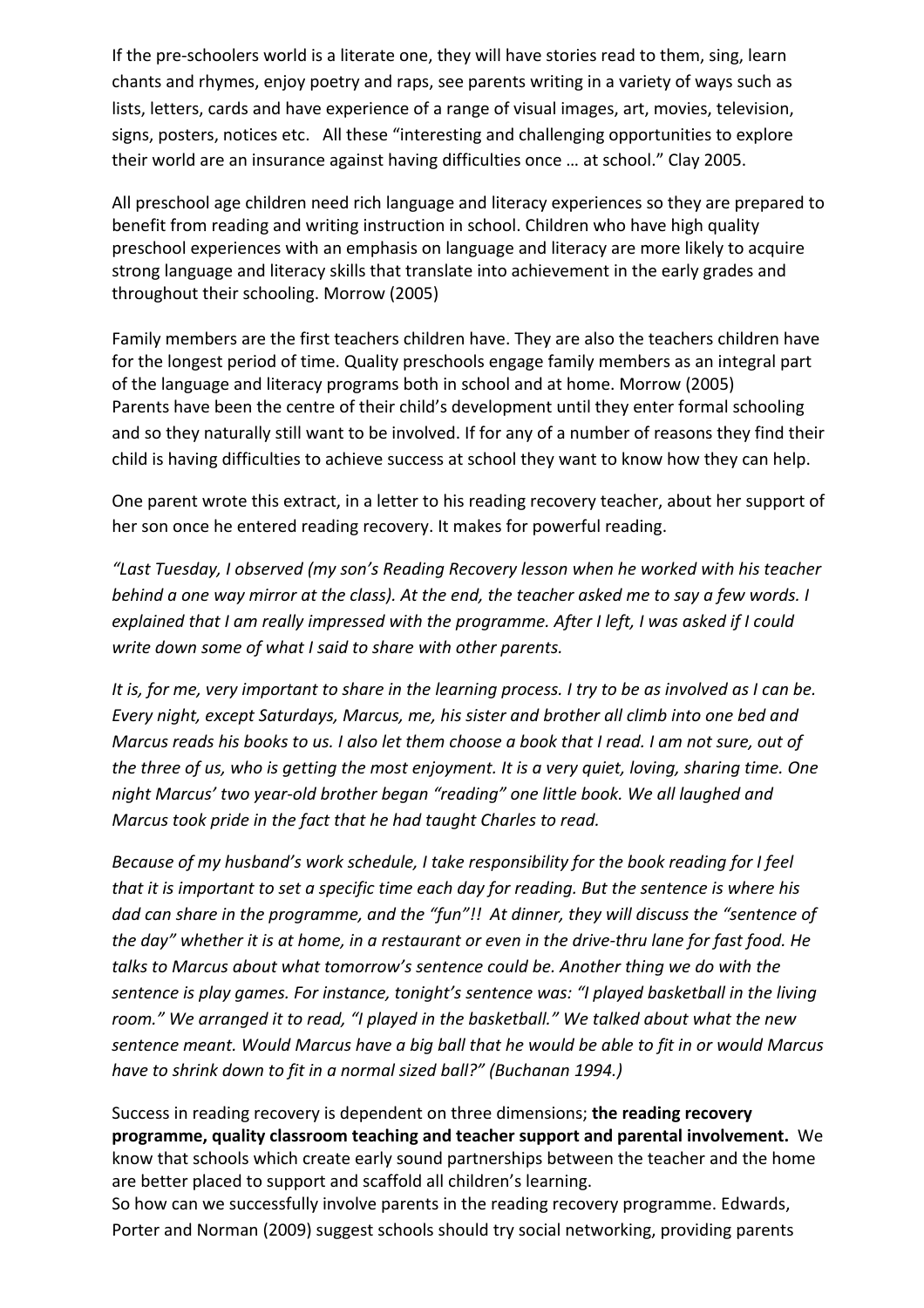with a support group of other parents in the programme, a parent survey to find out what help they may like the school to provide for them, parent workshops, signed contracts, video taping a lesson so parents who cannot attend a live lesson may still find out how reading recovery works and a question and answer sheet which may address their particular concerns or wonderings.

Holloway's(2004) research on family literacy found that parents if they had or were given the skills, and had the time to spend on literacy activities at home, were well placed to ensure that their children can be supported to succeed in their literacy learning.

## **Conclusion**

Parents of struggling readers want to be able support their child to become successful readers. This was reinforced for me by the eagerness with which parents completed the questionnaires I had devised.

Their responses and their willingness to meet and discuss their contribution to their child's learning spoke volumes about their commitment. The frustration of parents of full immersion French classes or parents who were struggling with literacy in a language other than their mother tongue all had the same theme. "We want to help and support our child, tell and show us how we can do this."

Parents from all walks of life are frustrated and concerned when reading and writing is hard for their child to learn. They want help for their child and for themselves. Knowing how to help is the key.

Marie Clay (1991) warns of the dangers when parents and teachers become too intensive during the reading and writing instruction. Just as over- correction can damage the oral language development of pre-schooler's so too can the same be said of supporting readers and writers, in particular struggling readers and writers.

Reading recovery teachers can help prepare parents for the support they can give to their child and this happens in a variety of ways. Parents like the face to face contact, the regular discussions and contact with the teacher and the opportunity to observe the lesson being taught. They like to be shown what to do, and they appreciate that their contribution is to be easy, building the child's security, self-confidence, self-esteem and sense of success. Praise, reading together, talking about their daily experiences and the books they read will enrich their reading and writing learning.

Books the child has control of and can read with fluency are sent home each night by the teacher which can be read several times because, as Reading Recovery's founder Marie Clay notes, "re-reading familiar books encourages confidence and fluency and provides practice in bringing reading behaviours together ... (and) allows the reader to discover new things about the print during the rereading."

The same applies to the cut up sentence. The child constructed this sentence at school while in'the programme, so it is familiar and the task should be easy. It takes the writing task back into a reading one.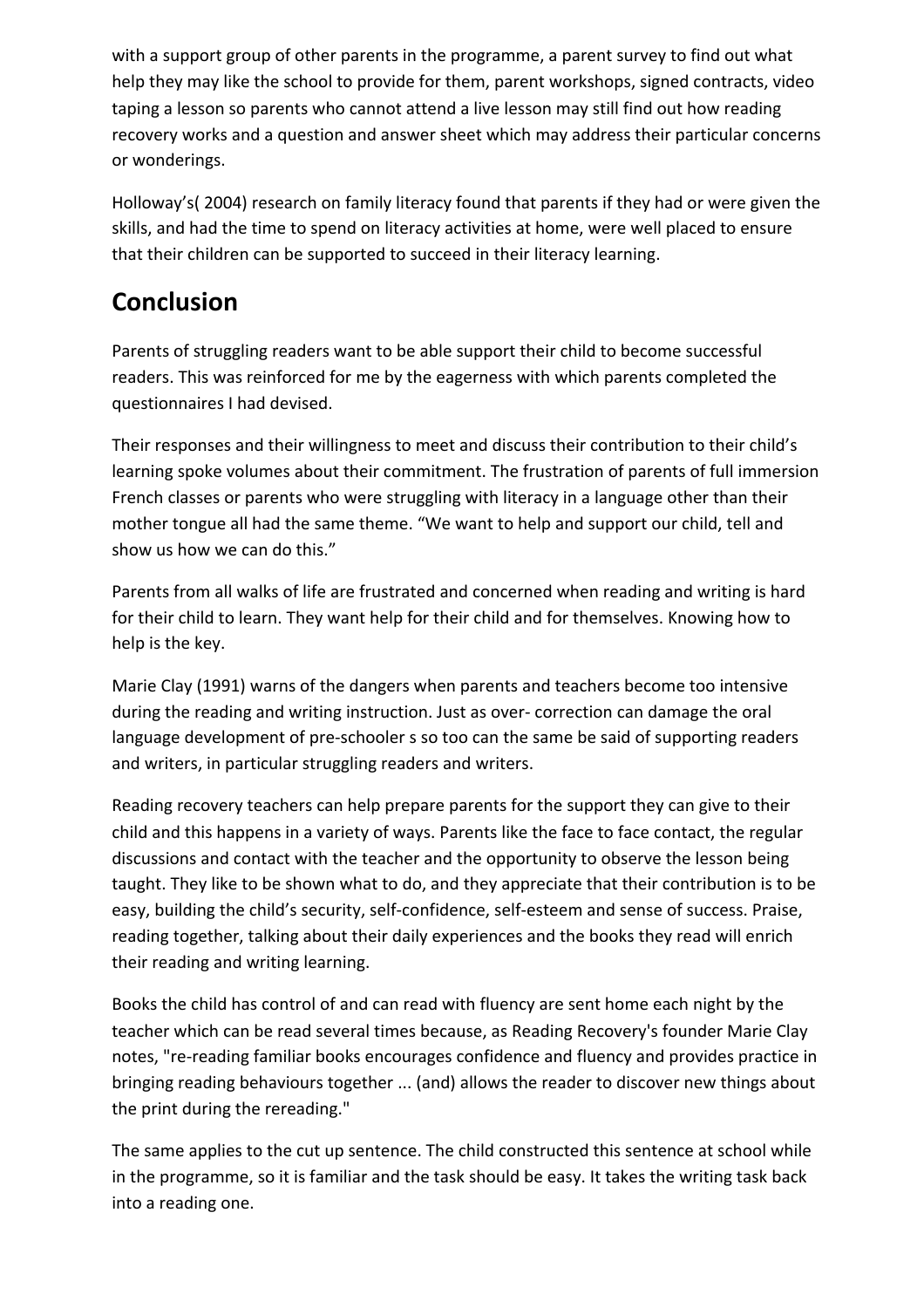While my research did not conclusively prove that parental involvement in their child's reading recovery is significant in student achievement, it is certainly influential. Parents and caregivers can add to the success of the programme. Reading recovery teachers are convinced it makes a difference. It is our task as reading recovery teachers to involve the family, so that they understand the why, the how and what to do when supporting their child. Then the triangle is complete, the intervention needs all three components; the expertise of the reading recovery teacher, quality classroom teaching and the support, love and time for practice that the family can provide.

#### *References*

http://www.newsroom.gov.bc.ca/2013/10/when-teachers-help-one-struggling-reader-the-wholeclass-succeeds.html

http://www.bced.gov.bc.ca/early\_learning/fdk/parent/pamphlet.htm The kindergarten Brochure

http://www.bcedplan.ca/

Brochure; You can help your child progress in reading recovery, accessed from http://readingrecovery.org/reading-recovery/resources-for-parents/you-can-help-with-your-childsprogress-in-reading-recovery

Arlingtom R.L. (2013). *What really matters when working with struggling readers.* The Reading Teacher, Volume 66, (7), 520-530 doi/10.1002/TRTR.11,4/PDF

Buchanan, Holly (1994). All in the family. The Running Record, Volume 7 (1) Autumn

Butler, Dorothy (1982) *Reading begins at home.* Theory into Practice, Volume 21 (4).

Clay, M.M. (2005). *Literacy lessons designed for individuals, part two: Teaching procedures* (p. 98). Portsmouth, NH: Heinemann.

Clay, M.M. (2005). Literacy lessons designed for individuals part one: Why? When? and How? Portsmouth, NH: Heinemann.

Clay, M. M. (1979). *Reading: The patterning of complex behaviour*. Second Edition, Auckland, New Zealand: Heinemann.

Clay, M. M. (1991). *Reading: Becoming Literate, The construction of inner control.* Auckland, New Zealand: Heinemann.

Clay, M. M. (2001). *Change over time in children's literacy development Portsmouth, NH: Heinemann.* 

Edwards, Patricia A, Porter, Leah, Norman, Rebecca R. (2009) Strategies for Increasing the role of parents in reading recovery, Journal of Reading Recovery; Fall,

Holloway, John H, (2004) What research says about reading /Family Literacy, Educational Leadership, Vol. 61 (6), (p. 88-89) March.

Lyons, C. A. (2010). *Changing Lives Forever: Looking Backward and Forward.* Journal of Reading Recovery, Spring

Lyons, C. A. (2003). *Teaching struggling readers: How to use brain-based research to maximize learning*. Portsmouth, NH: Heinemann.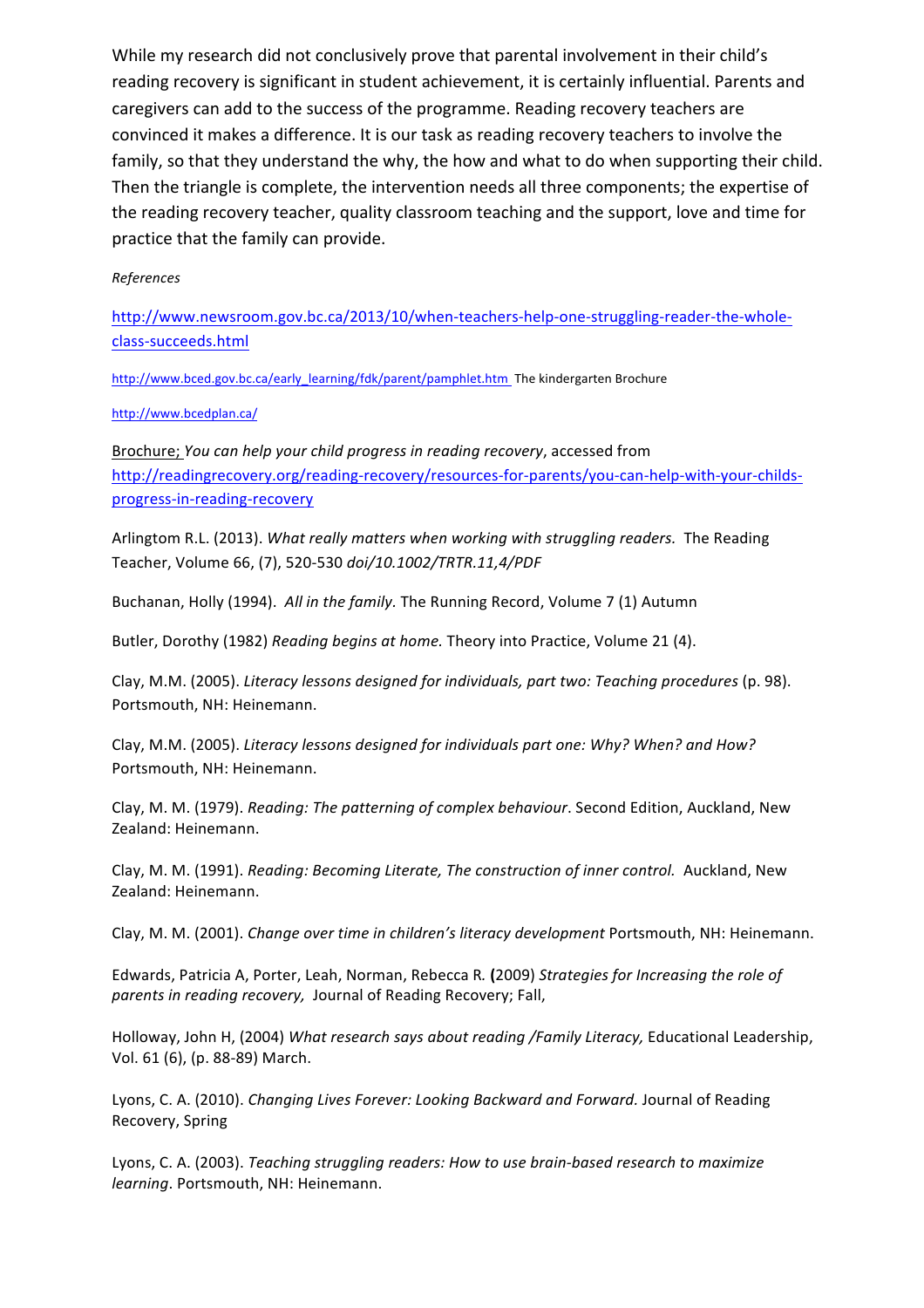Morrow, Lesley M.(200) Language and Literacy in Preschools, Literacy Teaching and Learning Volume 9, Number 1 pages 7-19.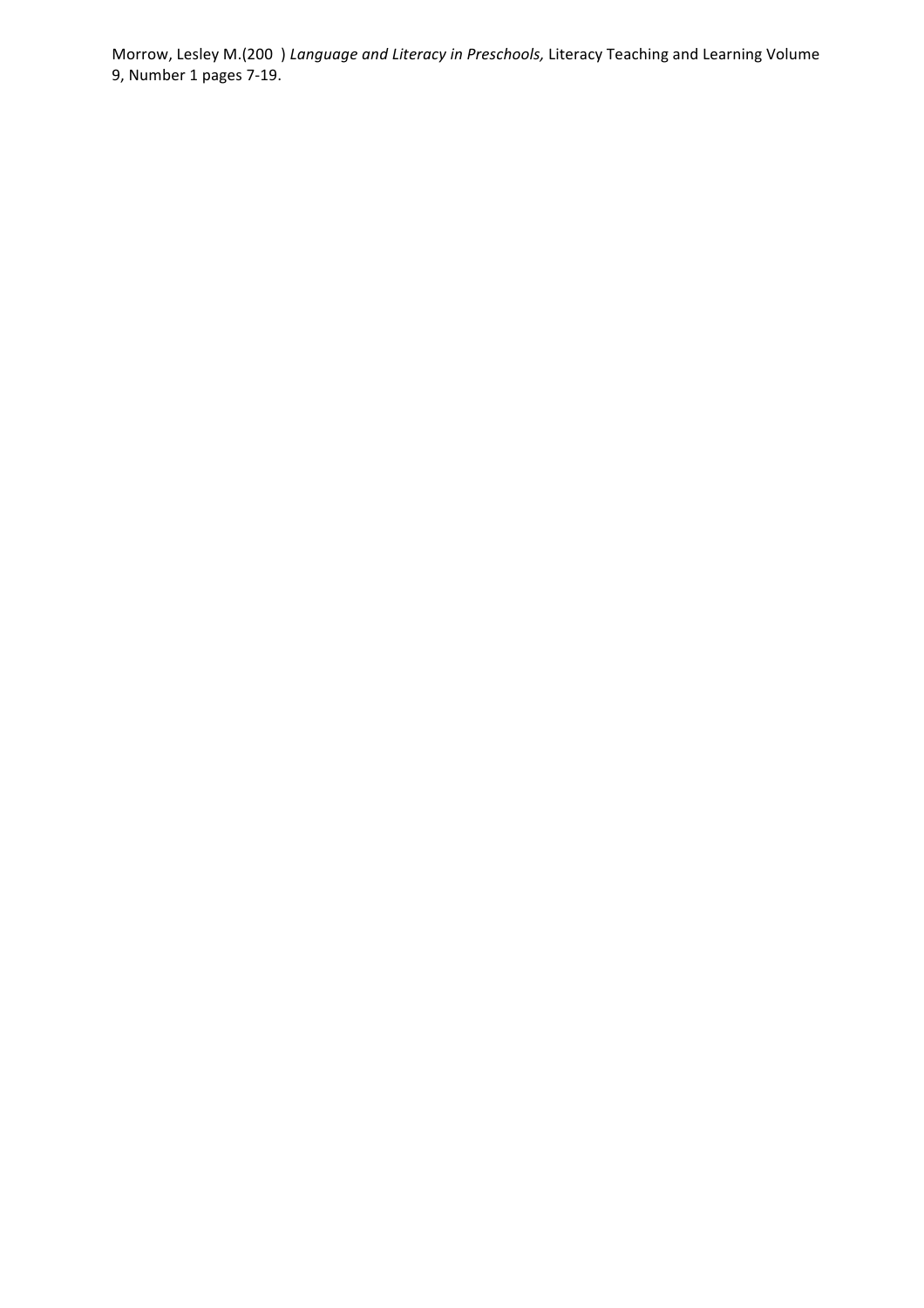#### **Appendix!1 Parent!survey! 57!participants**

**Question 1** How do / did you support your child while he or she is in the reading recovery intervention programme?

| Read daily/<br>homework | Board<br>games | Observe<br>teacher/<br>learn skills<br>/ tchers<br>tips | Praise,<br>encourage | Discuss text<br>Ask<br>questions | Contact<br>with<br>teacher | Library |
|-------------------------|----------------|---------------------------------------------------------|----------------------|----------------------------------|----------------------------|---------|
| 55 96.5%                | 1 1.75%        | 12.25%                                                  | 35%<br>20            | 12.3%                            | email<br>3.5%              | 1 1.75% |

1 Family practiced printing every day some families also **read to** their child  $\checkmark$   $\checkmark$   $\checkmark$  I parent attended the sessions every day after school

Listen to read- don't understand what he is reading- French - tutor2x a week Listen to French songs and audio books Programme valued highly by parent  $\checkmark\checkmark$ 

**Question 2** Do/Did you feel confident about assisting your child during his/her time in Reading Recovery? Yes No

| Yes | Progress<br>is a key | No. | Family<br>difficulties/frustration | School support<br>and<br>communication | Programme<br>knowledge | Language<br>difficulties<br>ESOL and<br>French<br>immersion,<br>learning<br>together |
|-----|----------------------|-----|------------------------------------|----------------------------------------|------------------------|--------------------------------------------------------------------------------------|
| 53  | 7                    | 8   | 7.0%                               | 38.6%                                  | 5.3%                   | 24.6%                                                                                |
| 93% | 12.25%               | 14% | 4                                  | 22                                     | 3                      | 14                                                                                   |

3 parents said yes and no- some insecurities French immersion parents coping at basic level, learning alongside student, one parent using tutor,, one using internet and elder son, one survey filled in by sibling because Mum doesn't speak English, all kids are smart, some just need more help

**Question 3** Has the school prepared you for assisting your child in reading and writing while he or she is in the reading recovery intervention programme?

| Yes    | No   | If yes, how?        |               |                |                 |
|--------|------|---------------------|---------------|----------------|-----------------|
| Yes    | No   | School support,     | Set homework  | Regular report | Read in         |
|        |      | observing a session | daily-cut up  | on progress    | language of     |
|        |      | & communication,    | story/word to |                | home as well as |
|        |      |                     | learn         |                | instruction     |
| 47     | 4    | 52.6%<br>30         | 15 26.3%      | 10.5%<br>6     | 2 3.5%          |
| 82.45% | 7.0% |                     |               |                |                 |

10'didn't complete the question 2 parents asked for more information about the programme, two parents not confident with the writing component, More 1 on 1 support in class

**Question 4** Has the school prepared you for on-going support for your child once he or she is discontinued from Reading Recovery? Yes No

| Yes | No | School support | In school support | Regular report | Read with child |
|-----|----|----------------|-------------------|----------------|-----------------|
|     |    | helps parents  | -early            | on progress    | at home, books  |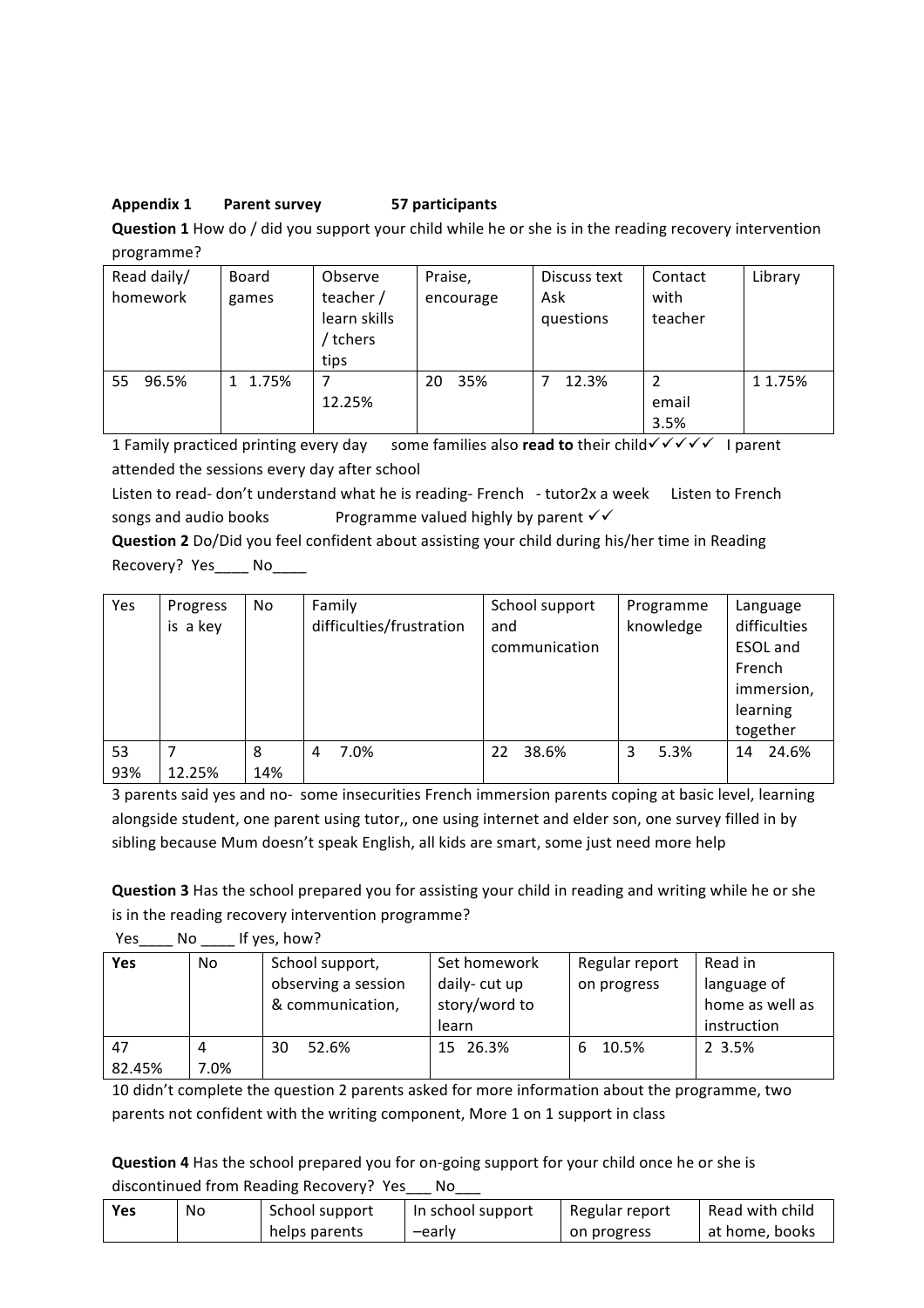|     |       | use the           | intervention tcher, |      | that interest |
|-----|-------|-------------------|---------------------|------|---------------|
|     |       | strategies taught | library             |      | child         |
| 20  | 26    | 12 21.05%         | 7.0%                | 5.3% | 14%<br>8      |
| 35% | 45.6% |                   |                     |      |               |

11 parents did not complete this question The NO parents have children still in the programme, some have had some conversations about what will happen in Grade 2 or after the programme ends but this depends on the school. Some schools provide group support for another year – with Early Intervention Teacher in the school, or with a teacher aid.

**Question 5** What simple things do/did you think you can do with your child that will give him or her support once your child's Reading Recovery intervention is completed?

| Daily      | Joining a | Helping with  | Encouraging, | Tutoring, | French       |
|------------|-----------|---------------|--------------|-----------|--------------|
| Reading at | library   | reading       | praising     | summer    | books/i-pad  |
| home, to   |           | difficulties/ |              | school    | games,       |
| with       |           | word meaning  |              |           | scrabble, TV |
| 47         | 12.25%    | 15.8%<br>9    | 10 17.5%     | 7.0%<br>4 | 17.5%<br>10  |
| 82.45%     |           |               |              |           |              |

10 parents didn't complete this question. A number of parents also said they would continue to help with writing.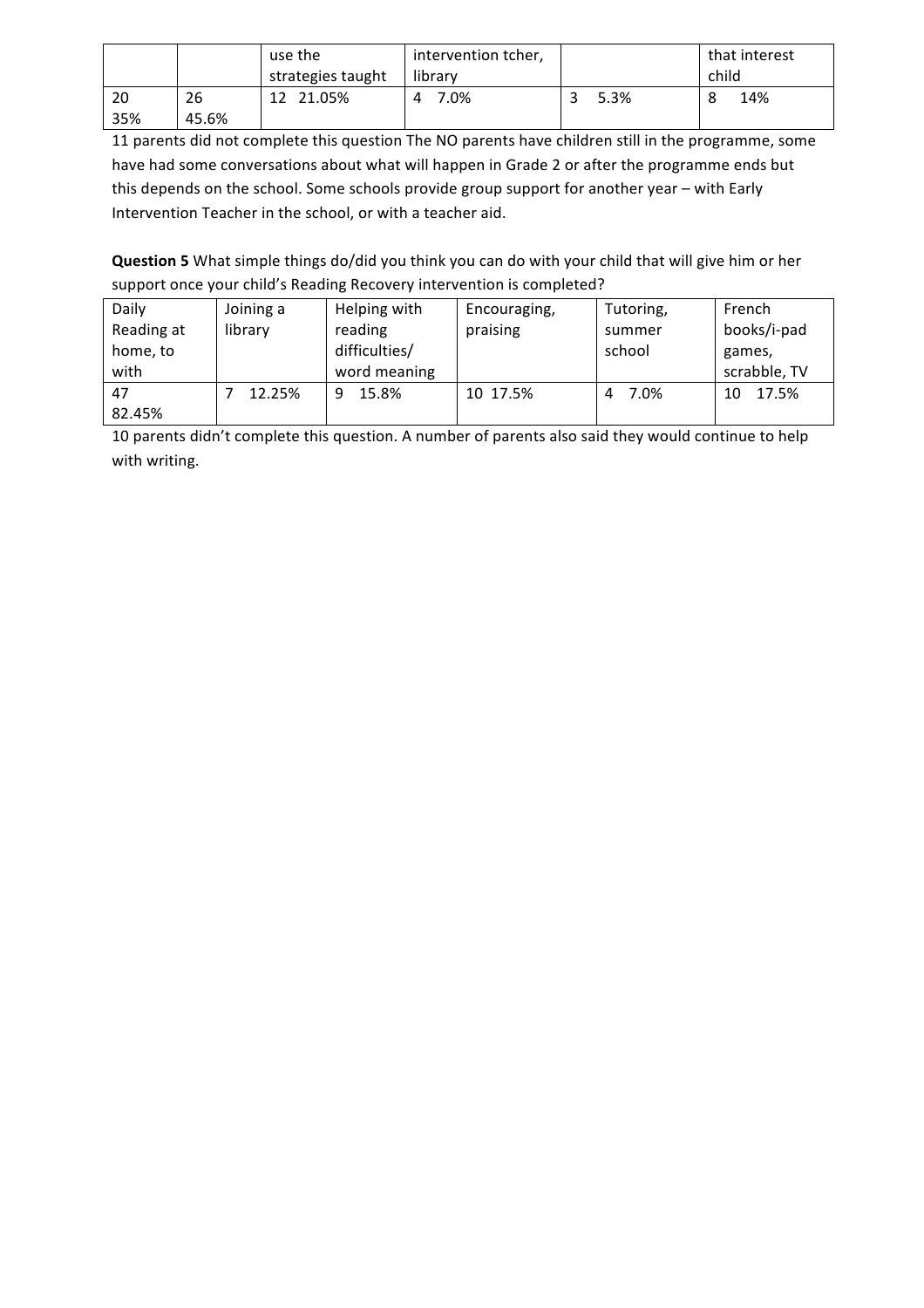#### **Appendix!2 Teacher!Survey! 25!participants**

**Question 1** Does the school see literacy learning as a home and school partnership? Yes\_\_\_No\_\_\_If yes, in what way does the school promote this with parent/caregivers?

| Yes        | Home<br>reading<br>programmes | Daily reading<br>writing at<br>school/library<br>visits | volunteer<br>help/<br>learning<br>assistance<br>reading,<br>oral<br>language | Parent<br>education<br>in variety<br>of ways | Close<br>communication<br>with class<br>teacher-<br>reporting<br>progress often | Formal<br>reports<br>interviews,<br>PACT,<br>reports |
|------------|-------------------------------|---------------------------------------------------------|------------------------------------------------------------------------------|----------------------------------------------|---------------------------------------------------------------------------------|------------------------------------------------------|
| 25<br>100% | 88.0%<br>22                   | 60%<br>15                                               | 24%<br>6                                                                     | 60%<br>15                                    | 25%                                                                             | 25%                                                  |

Parent author celebrations- parents invited to school to celebrate student writing. In some schools, individual teachers implement the home reading programme-some do, some don't.

**Question 2** Do you involve parents or a parent/caregiver in the support of the emerging reader and writer while in the Reading Recovery intervention programme? Yes Noull fithe answer is yes, in what way do you or your school encourage parent participation and what is your expectation of the parent/caregiver? If parents/ caregivers are not asked or able to support their emerging learner how does the school offer further support outside the Reading Recovery programme, especially while the student is in Reading Recovery?

| <b>Yes</b> | Letter home to | Observations and | Adult volunteers | Constant               |
|------------|----------------|------------------|------------------|------------------------|
|            | introduce      | teacher parent   | help/classroom   | communication on       |
|            | programme and  | discussion       | teacher/ senior  | progress, difficulties |
|            | explain        |                  | student buddy    |                        |
| 25         | 16 64%         | 88.0%<br>22      | 18 31.57%        | 44%<br>11              |
| 100%       |                |                  |                  |                        |

Kids Safe and Writers Room programme after school. Regular attendance an expectation! Senior class buddy reading system, peer tutoring, or librarian works with children. Non English speaking parents pose problem for effective communication-translation of reading recovery brochure helps. Interpreters are used if needed.

**Question 3** How does your school prepare parents for student support of the Reading Recovery intervention programme?

| Brochure or letter | Meet and discuss with | l Observation of the | Explain expectation of |
|--------------------|-----------------------|----------------------|------------------------|
| home               | teacher               | lesson by teacher    | parent                 |
| 60%                | 88.0%<br>22           | 32%                  | 48%                    |

**Question 4** Before discontinuation how does the school prepare parents/caregivers for on-going support of their child?

| Discuss continuation of<br>home reading | Borrow books from<br>classroom/library | If referred on meet<br>with parents, Discuss<br>class and other<br>support given | Provide report on<br>progress made and or<br>concerns |
|-----------------------------------------|----------------------------------------|----------------------------------------------------------------------------------|-------------------------------------------------------|
| 76%<br>19                               | 32%                                    | 36%                                                                              | 68%                                                   |